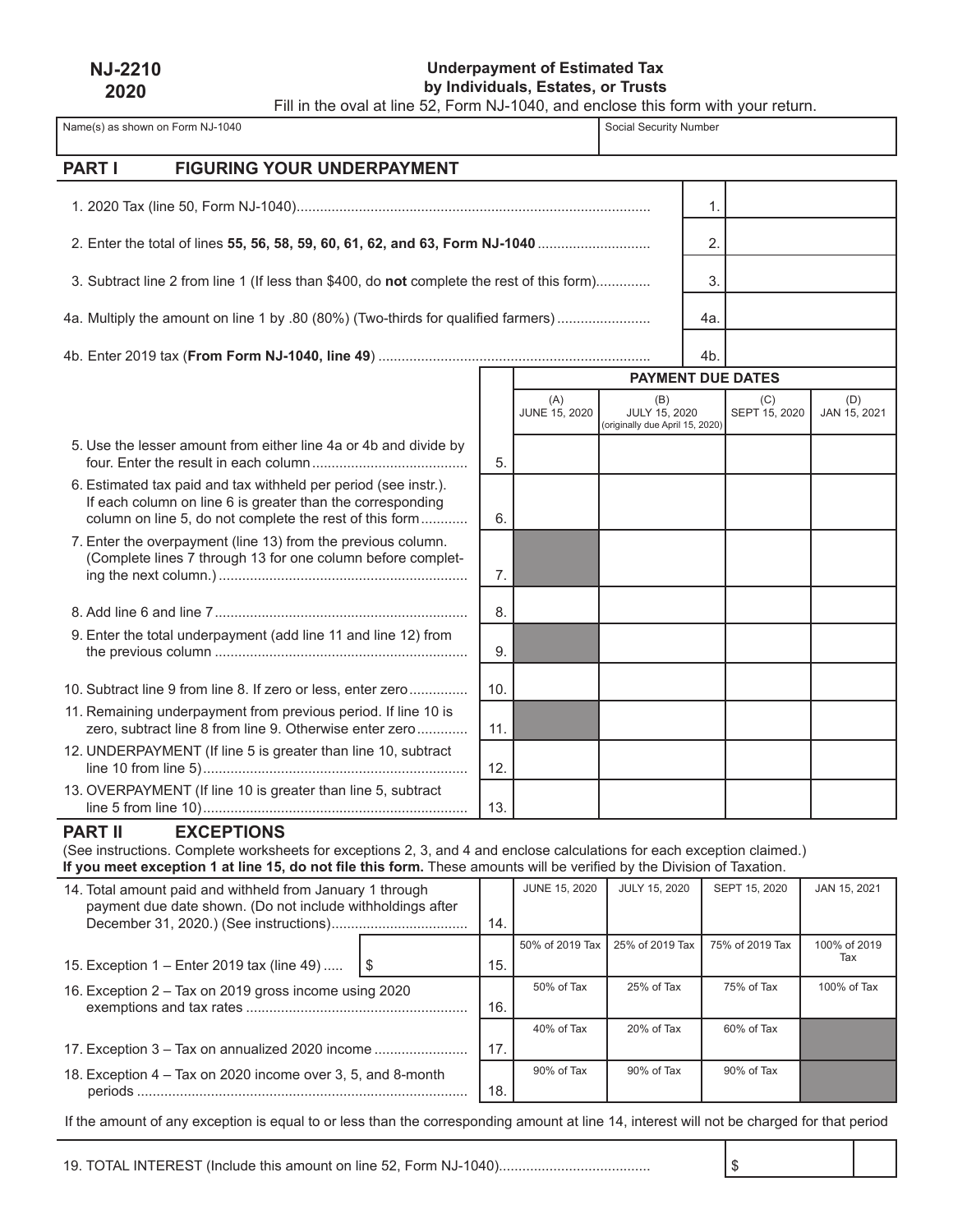#### **EXCEPTION II Tax on 2019 gross income using 2020 exemptions and tax rates**

|                                                                                            | 2 |  |
|--------------------------------------------------------------------------------------------|---|--|
|                                                                                            | 3 |  |
|                                                                                            | 4 |  |
| 5. Enter Credit for Income Taxes Paid to Other Jurisdictions (line 43, 2020 NJ-1040)       | 5 |  |
| 6. Subtract line 5 from line 4. Enter the applicable percentage of this amount on line 16, | 6 |  |

#### **EXCEPTION III Tax on 2020 Annualized Income (attach calculations)**

Estates and trusts, **do not** use the period ending dates shown, instead use the following ending dates: 2/29/20, 4/30/20, and 7/31/20. Also, estates and trusts cannot use the annualization amounts shown on line 2 and must use 6, 3, and 1.7143, respectively.

|    |                                                                                 |                  | $1/1/20 - 3/31/20$ | $1/1/20 - 5/31/20$ | $1/1/20 - 8/31/20$ |
|----|---------------------------------------------------------------------------------|------------------|--------------------|--------------------|--------------------|
|    | 1. Enter the portion of NJ Gross Income (line 29, NJ-1040) that is applicable   |                  |                    |                    |                    |
|    |                                                                                 | 2                |                    | 2.4                | 1.5                |
|    |                                                                                 | 3                |                    |                    |                    |
|    |                                                                                 | $\overline{4}$   |                    |                    |                    |
|    |                                                                                 | 5                |                    |                    |                    |
| 6. |                                                                                 | 6                |                    |                    |                    |
|    | 7. Enter the portion of the Credit for Income Taxes Paid to Other Jurisdictions | $\overline{7}$ . |                    |                    |                    |
|    | 8. Subtract line 7 from line 6. Enter the applicable percentage of this amount  | 8                |                    |                    |                    |

#### **EXCEPTION IV Tax on Actual 2020 Taxable Income over 3, 5, and 8-month periods (attach calculations)**

|                                                                                              |   | $1/1/20 - 3/31/20$ | $1/1/20 - 5/31/20$ | $1/1/20 - 8/31/20$ |
|----------------------------------------------------------------------------------------------|---|--------------------|--------------------|--------------------|
| 1. Enter the actual amount of NJ Taxable Income (line 41, NJ-1040) that is                   |   |                    |                    |                    |
|                                                                                              | ◠ |                    |                    |                    |
| 3. Enter the portion of the Credit for Income Taxes Paid to Other Jurisdictions              | 3 |                    |                    |                    |
| 4. Subtract line 3 from line 2. Enter 90% of this amount on line 18, Part II of<br>this form |   |                    |                    |                    |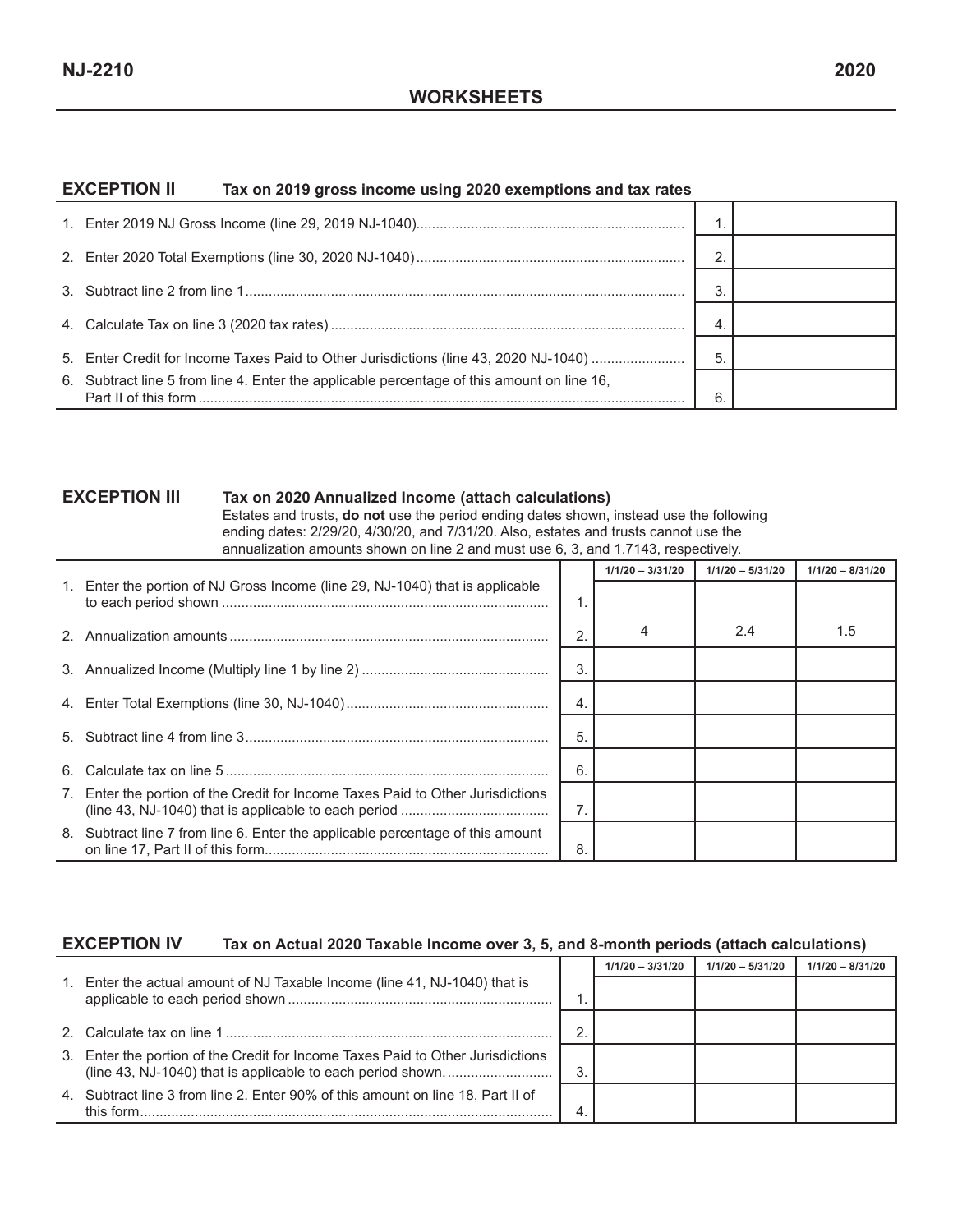# **New Jersey Gross Income Tax Instructions for Form NJ-2210 Underpayment of Estimated Tax by Individuals, Estates, or Trusts 2020**

Use Form NJ-2210 to determine if you are subject to interest on the underpayment of estimated tax. Estates and trusts are subject to interest on underpayment of estimated tax and may need to complete Form NJ-2210, except estates and trusts that meet the two-year limitation and other criteria of federal Internal Revenue Code section 6654(1)(2). Complete Part I, Figuring your Underpayment, to determine if you have not paid enough estimated tax during any of the payment periods. If you have not, complete Part II, Exceptions, to determine if an exception applies to any of the payment periods. If no exception applies, use the worksheet on the next page to calculate the interest for that period.

#### **COVID-19 Relief**

As a result of relief provided due to COVID-19, the due date for first quarter estimated tax payments, originally due April 15, 2020, was extended to July 15, 2020. These payments are not subject to underpayment interest if paid by July 15. This form has been updated accordingly.

**Note:** The due date for second quarter estimated tax payments, June 15, 2020, was **not** extended.

#### **In General**

You may owe interest if you did not make estimated payments, including withholdings (see line 6), equal to at least 80% of your 2020 tax liability (line 50, Form NJ-1040) or 100% of your 2019 tax liability, provided your 2019 New Jersey Income Tax return covered a full 12-month period. If an underpayment does exist for any column in Part I, you should complete Part II, Exceptions, and the appropriate worksheet on page 2, NJ-2210 to determine if any of the exceptions on Part II may apply. You **must** complete the appropriate worksheet for exceptions 2, 3, and 4 and attach all calculations for each of the exceptions claimed.

# **Specific Instructions**

#### **Part I**

**Line 3** – If line 3 is \$400 or more, complete lines 4 through 13.

**Line 6** – For the purpose of determining your underpayment of estimated tax, tax withheld includes the amount of New Jersey Tax Withheld (line 55, Form NJ-1040), Property Tax Credit (line 56, Form NJ-1040), New Jersey Earned Income Tax Credit (line 58, Form NJ-1040), Excess NJ UI/WF/SWF Withheld (line 59, Form NJ-1040), Excess NJ Disability Insurance Withheld (line 60, NJ-1040), Excess NJ Family Leave Insurance Withheld (line 61, NJ-1040), Wounded Warrior Caregivers Credit (line 62, NJ-1040), and Pass-Through Business Alternative Income Tax Credit (line 63, NJ-1040). The total amount of tax withheld is considered to have been paid evenly (onefourth of total amount) on each payment due date, unless you can show otherwise. Include this amount with the amount of any estimated tax payments on each of the columns on Part I. The total amount of credit, if any, from your prior year tax return should be included in the amount of your payment in column B. If each column on line 6 is greater than the corresponding column on line 5, do not complete the rest of this form.

**Line 7** – Complete lines 7 through 13 for one column before completing the next column.

**Line 12** – If line 12 is zero for all payment periods, you are not subject to the interest and therefore do not have to file Form NJ-2210. If you have an underpayment in any column on line 12, complete Part II.

#### **Part II**

You will not have to pay interest if (1) you have paid your 2020 tax payments (line 14) on time; and (2) the amount on line 14 is equal to or more than the tax calculated under any of the four exceptions for the same payment period.

**Line 14** – Based on the amounts indicated on line 6, Part I, enter the **total** amount of all estimated tax payments and taxes withheld by each of the due dates indicated on Part II.

**Exceptions 1, 2, 3, and 4** – You must complete the appropriate worksheet for exemptions 2, 3, and 4 and attach all calculations for each of the exceptions claimed. If you meet exception 1 at line 15 do not file this form. These amounts will be automatically verified by the Division of Taxation.

**Exception 1** – Enter your prior year tax liability in the space provided at line 15. Exception 1 only applies if your prior year tax return covered a full 12-month period and your current tax year payments (line 14) are at least equal to your prior year tax liability. Your prior year tax liability is zero if a return was not required to be filed. Enter the applicable percentage of your prior year tax liability in each column at line 15, as indicated.

**Exception 2** – Exception 2 is calculated by subtracting the total amount of your current tax year exemptions from your prior year gross income. Tax is calculated using the current year tax rates. Subtract your Credit for Income Taxes Paid to Other Jurisdictions, if any. Enter the applicable percentage of line 6 of the worksheet in each column at line 16, as indicated. Exception 2 only applies if your current year tax payments (line 14) are at least equal to the amounts indicated at line 16.

*Exception 3* – Exception 3 is calculated by multiplying the actual portion of NJ Gross Income that is applicable to each period shown, by the annualization amounts at line 2 of the worksheet. Subtract the total amount of exemptions from your Annualized Income on line 3. Calculate tax on this amount. Subtract your Credit for Income Taxes Paid to Other Jurisdictions, if any. Enter the applicable percentage of each amount from line 8 of the worksheet in the corresponding column at line 17 as indicated. Exception 3 only applies if your current year tax payments (line 14) are at least equal to the amounts indicated at line 17.

**Exception 4** – Exception 4 is calculated using the tax on the actual amount of NJ Taxable Income that is applicable to each period shown. Subtract your Credit for Income Taxes Paid to Other Jurisdictions, if any. Enter 90% of each amount from line 4 of the worksheet in the corresponding column at line 18. Exception 4 only applies if your current year tax payments (line 14) are at least equal to the amounts indicated at line 18.